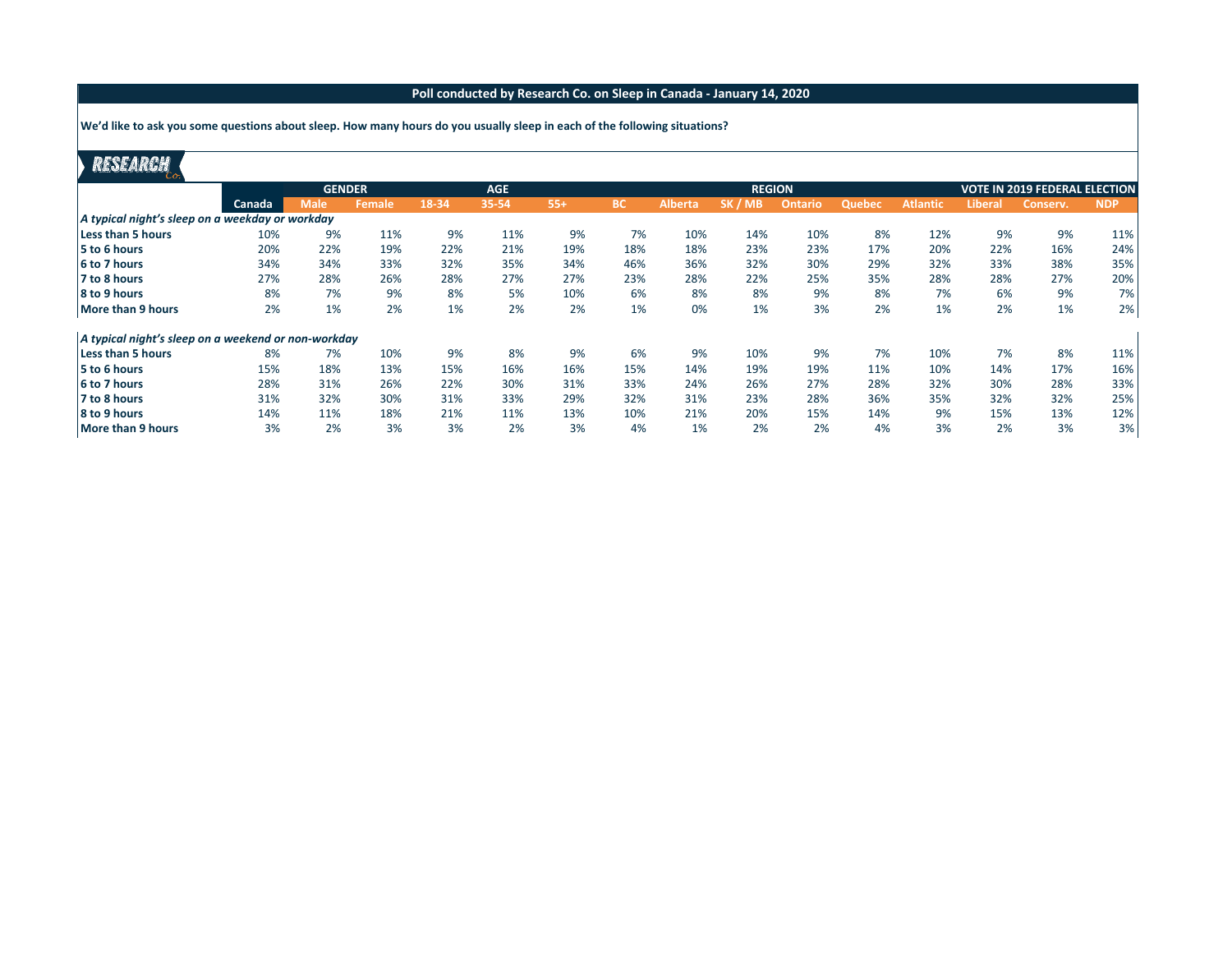**And after a typical night's sleep on each of the following situations, how well rested do you usually feel?**

| <b>RESEARCH</b>                                           |        |             |               |            |       |       |           |                |               |                |                                      |                 |         |          |            |
|-----------------------------------------------------------|--------|-------------|---------------|------------|-------|-------|-----------|----------------|---------------|----------------|--------------------------------------|-----------------|---------|----------|------------|
|                                                           |        |             | <b>GENDER</b> | <b>AGE</b> |       |       |           |                | <b>REGION</b> |                | <b>VOTE IN 2019 FEDERAL ELECTION</b> |                 |         |          |            |
|                                                           | Canada | <b>Male</b> | <b>Female</b> | 18-34      | 35-54 | $55+$ | <b>BC</b> | <b>Alberta</b> | SK / MB       | <b>Ontario</b> | Quebec                               | <b>Atlantic</b> | Liberal | Conserv. | <b>NDP</b> |
| After a typical night's sleep on a weekday or workday     |        |             |               |            |       |       |           |                |               |                |                                      |                 |         |          |            |
| Very well rested                                          | 17%    | 20%         | 13%           | 13%        | 13%   | 23%   | 16%       | 10%            | 14%           | 16%            | 23%                                  | 15%             | 20%     | 18%      | 12%        |
| Moderately well rested                                    | 53%    | 56%         | 50%           | 52%        | 53%   | 53%   | 56%       | 58%            | 51%           | 53%            | 47%                                  | 51%             | 55%     | 53%      | 56%        |
| Not too well rested                                       | 25%    | 21%         | 30%           | 28%        | 29%   | 20%   | 24%       | 26%            | 31%           | 24%            | 26%                                  | 24%             | 22%     | 24%      | 25%        |
| Not well rested at all                                    | 5%     | 3%          | 8%            | 7%         | 5%    | 4%    | 4%        | 6%             | 3%            | 7%             | 3%                                   | 10%             | 3%      | 5%       | 7%         |
| After a typical night's sleep on a weekend or non-workday |        |             |               |            |       |       |           |                |               |                |                                      |                 |         |          |            |
| Very well rested                                          | 24%    | 28%         | 21%           | 24%        | 21%   | 27%   | 24%       | 21%            | 21%           | 25%            | 27%                                  | 25%             | 28%     | 23%      | 20%        |
| Moderately well rested                                    | 51%    | 51%         | 51%           | 50%        | 52%   | 51%   | 56%       | 54%            | 48%           | 49%            | 51%                                  | 50%             | 55%     | 51%      | 56%        |
| Not too well rested                                       | 20%    | 18%         | 22%           | 20%        | 22%   | 18%   | 17%       | 19%            | 27%           | 21%            | 19%                                  | 18%             | 15%     | 22%      | 18%        |
| Not well rested at all                                    | 5%     | 3%          | 6%            | 6%         | 5%    | 3%    | 3%        | 6%             | 5%            | 5%             | 3%                                   | 8%              | 3%      | 4%       | 6%         |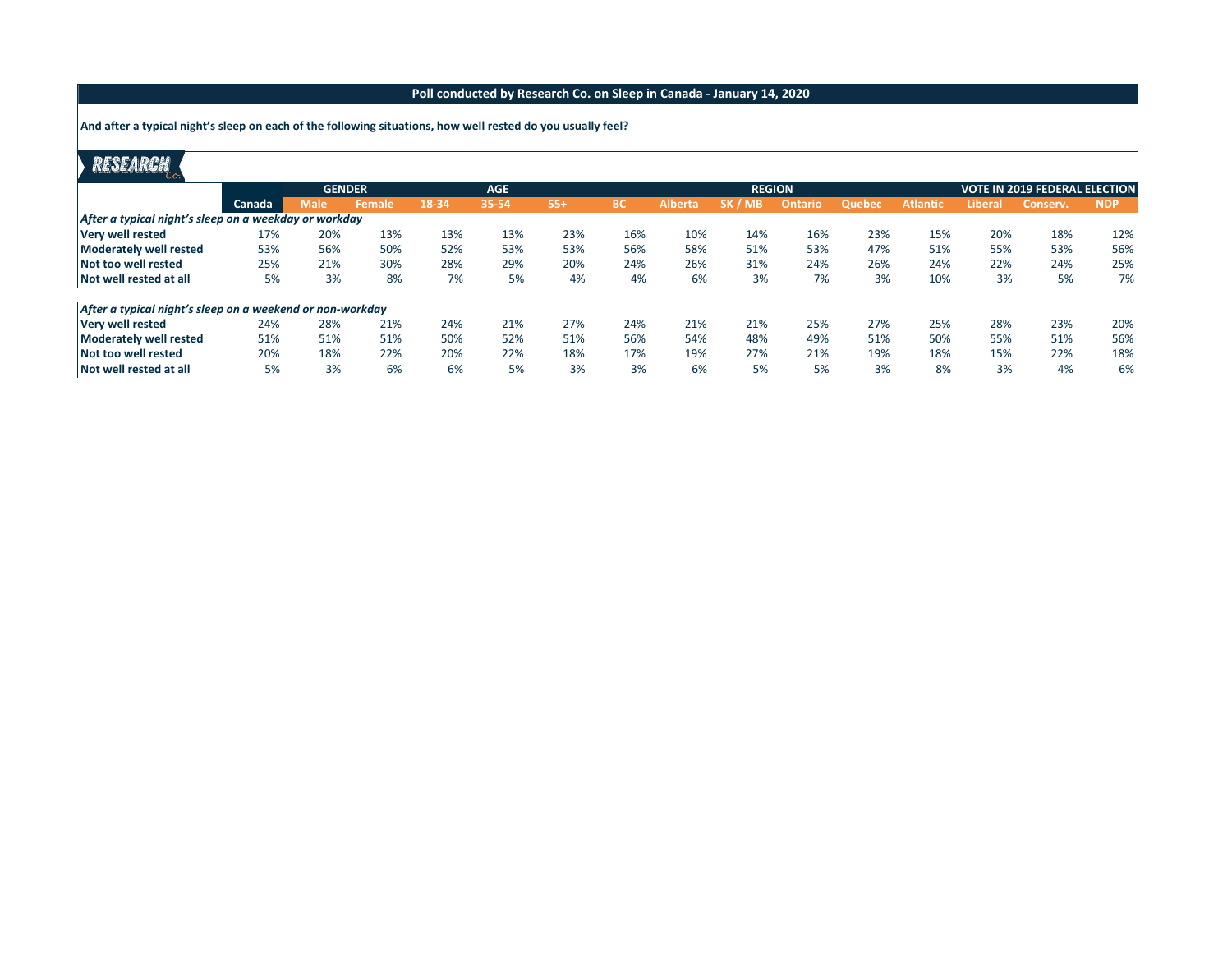**During the course of an average week, how many days do you find it hard to fall asleep at night?**

# RESEARCH

| ---          |               | <b>GENDER</b> |        | <b>AGE</b> |       |       |     |                | <b>REGION</b> |                | <b>VOTE IN 2019 FEDERAL ELECTION</b> |                 |         |                 |            |
|--------------|---------------|---------------|--------|------------|-------|-------|-----|----------------|---------------|----------------|--------------------------------------|-----------------|---------|-----------------|------------|
|              | <b>Canada</b> | Male          | Female | 18-34      | 35-54 | $55+$ | ВC  | <b>Alberta</b> | SK / MB       | <b>Ontario</b> | Quebec                               | <b>Atlantic</b> | Liberal | <b>Conserv.</b> | <b>NDP</b> |
| 5 to 7 days  | 18%           | 16%           | 21%    | 13%        | 21%   | 19%   | 18% | 18%            | 20%           | 19%            | 16%                                  | 21%             | 16%     | 18%             | 23%        |
| 3 or 4 days  | 21%           | 18%           | 23%    | 30%        | 24%   | 11%   | 19% | 23%            | 17%           | 24%            | 20%                                  | 15%             | 18%     | 22%             | 22%        |
| 1 or 2 days  | 36%           | 34%           | 37%    | 36%        | 32%   | 40%   | 38% | 36%            | 34%           | 36%            | 33%                                  | 40%             | 39%     | 34%             | 36%        |
| <b>Never</b> | 25%           | 32%           | 19%    | 20%        | 24%   | 30%   | 26% | 23%            | 29%           | 21%            | 31%                                  | 24%             | 27%     | 27%             | 20%        |